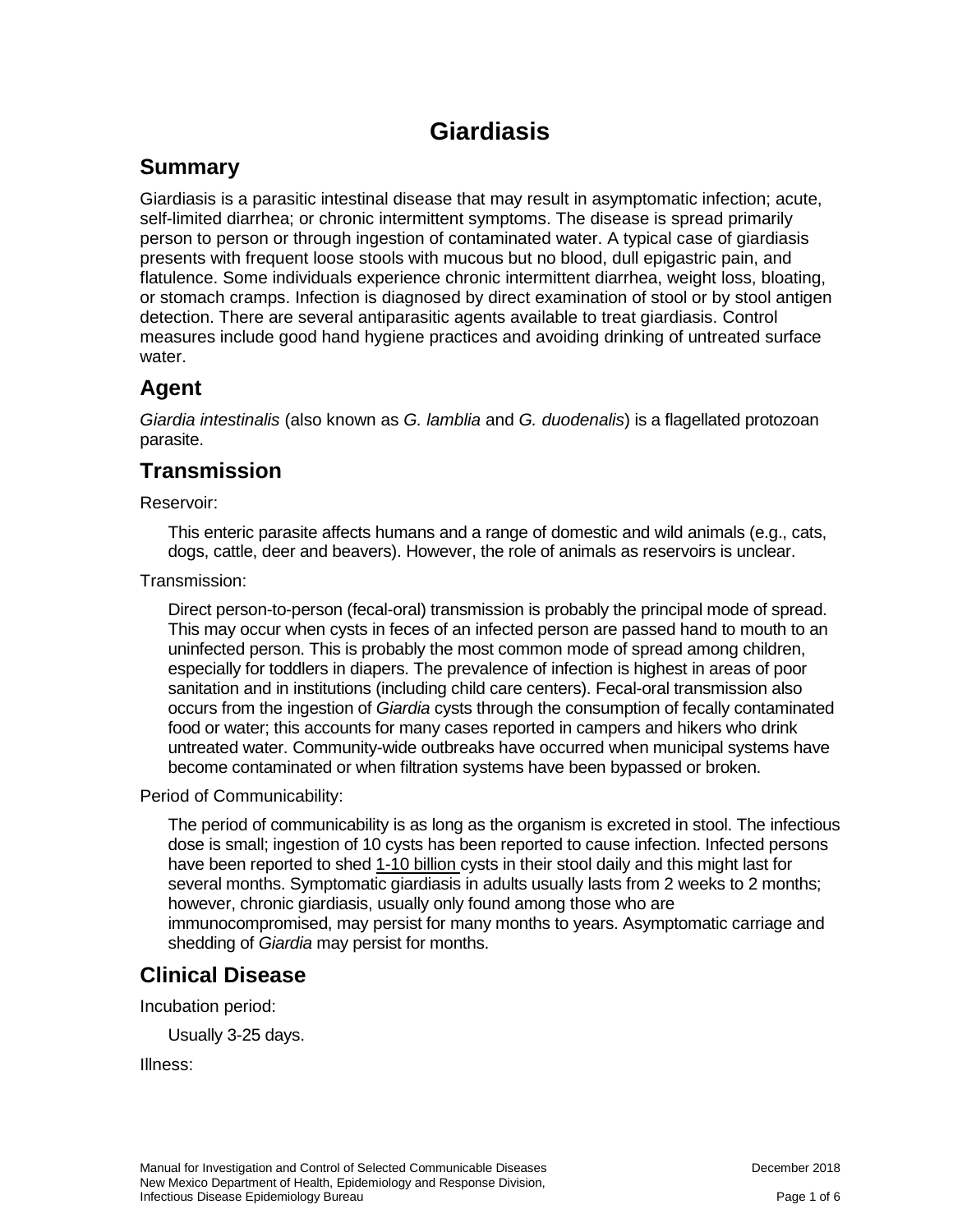Asymptomatic infection is common (in approximately 60%), and may occur more frequently in children or in people with prior infections. Symptomatic patients have diarrhea with loose, foul-smelling stools. Blood is not present in stools. A more protracted diarrheal illness can occur with symptoms of flatulence, abdominal distention, cramps, fatigue, and anorexia. There can be significant weight loss and malabsorption. Symptoms can persist for several weeks.

## **Laboratory Diagnosis**

Laboratory confirmed giardiasis is defined as the detection (in symptomatic or asymptomatic persons) of *Giardia intestinalis* cysts in stool specimens or trophozoites in stool specimens, duodenal fluid, or small-bowel tissue by microscopic examination using staining methods (e.g., trichrome) or direct fluorescent antibody (DFA) assays; or antigens in stool specimens by immunodiagnostic testing (e.g., enzyme-linked immunosorbent assay). Tests using enzyme immunoassay (EIA) or immunoflourescent antibody (IFA) methods for detection of *Giardia* antigen in the stool (or duodenal fluid) are commercially available and are generally more sensitive than direct microscopy.

Because excretion of the cysts can be sporadic, the sensitivity of stool examination can be improved by repeat testing (generally up to three stool samples). To enhance detection, stool exam should be done shortly after collection, or stool should be placed in a fixative. SLD no longer provides transport media for ova and parasite (O and P) exams nor does it do any stool testing for *Giardia*.

Culture Independent Diagnostic Testing (CIDT) is becoming a common method for diagnoses. CIDT is a PCR test with approximately 1-hour turnaround time, which makes it appealing, however, the PCR is run as a GI panel and often results in detection of several conditions at the same time. Investigations are needed to confirm all results.

#### **Treatment**

All treatment decisions should be made in consultation with the patient's health care provider.

- Metronidazole, tinidazole or nitromidazole are the drugs of choice. Cure rates range from 80 to 100% depending on the drug used.
- If therapy fails, a course can be repeated with the same drug. Relapse is common in immunocompromised patients who may require prolonged treatment. Treatment of asymptomatic carriers is generally not recommended but could be considered for carriers in households of patients with hypogammaglobulinemia or cystic fibrosis.

#### **Surveillance**

Case Definition:

*Laboratory criteria* - Demonstration of *G. intestinalis* cysts in stool; or demonstration of *G. intestinalis* trophozoites in stool, duodenal fluid, or small-bowel biopsy; or demonstration of *G. intestinalis* antigen in stool by a specific immunodiagnostic test.

*Confirmed* – A case that is laboratory confirmed and meets the clinical description.

*Probable* – A clinically compatible case that is epidemiologically linked to a confirmed case.

Reporting:

**Report all suspected, probable, or confirmed cases of giardiasis to the Epidemiology and Response Division (ERD) at 505-827-0006.** Information needed includes: patient's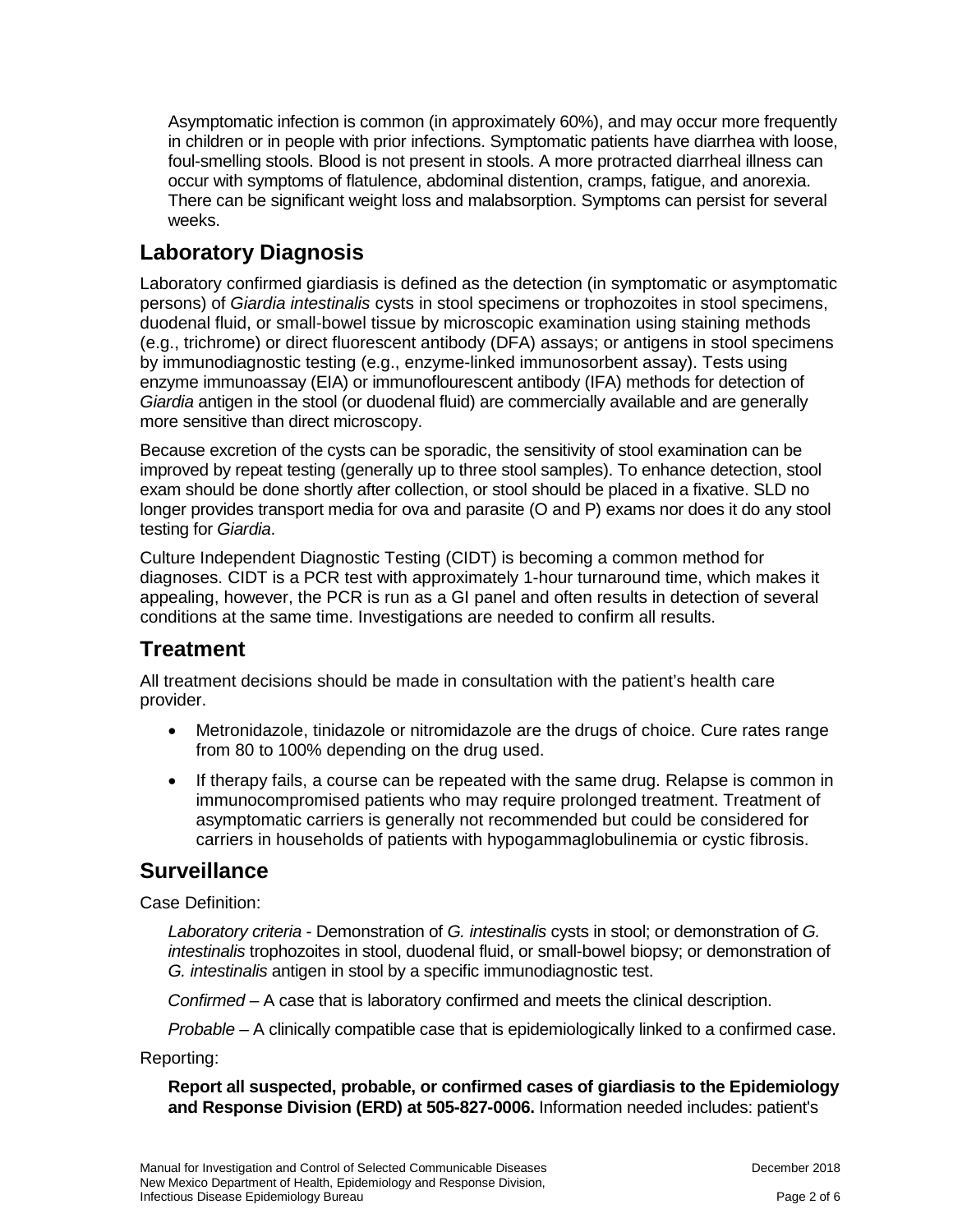name, age, sex, race, ethnicity, home address, home phone number, occupation, and health care provider.

Case Investigation:

Use the Foodborne Surveillance Investigation Form to complete the investigation. Information should also be entered into NM-EDSS per established procedures.

#### **Control Measures**

Control measures for CIDT cases that tested positive for more than one condition should be prioritized as follows: Vibrio> STEC> Cryptosporidium> Salmonella> Shigella> Campylobacter> Cyclospora> Giardia.

For a summary of work and daycare exclusion criteria for all enteric pathogens see [Appendix 8.](https://nmhealth.org/publication/view/general/5156/)

- 1. Case management
	- 1.1. Isolation:
		- 1.1.a Exclude **symptomatic** persons from food handling, and from direct care of infants, elderly, immunocompromised, and hospitalized or institutionalized patients. Persons may be allowed to resume usual duties when:
			- Diarrhea has resolved, and
			- Proper hygiene measures can be maintained (as assessed by a food sanitarian, trained environmentalist, or infection control practitioner). In the instance of a food handler, contact the Environment Department's district food program and in the case of a health care worker, contact the facility's infection preventionist to assess the risk for transmission.
		- 1.1.b Exclusion of **asymptomatic** infected persons from food handling, and from direct care of infants, elderly, immunocompromised, and hospitalized or institutionalized patients may be indicated if their food handling or personal hygiene habits (as assessed by a food sanitarian, trained environmentalist, or infection preventionist) are inadequate to prevent transmission of enteric infection to patrons or patients. They need not be excluded from work if proper hygiene measures are maintained.
		- 1.1.c For hospitalized or institutionalized patients, *Giardia* requires standard precautions but for diapered or incontinent patients including children less than 6 years of age, *Giardia* requires the additional use of contact precautions.
	- 1.2. Prophylaxis: Not applicable.
- 2. Contact management

Isolation: Household or other close contacts should have their stool examined for *Giardia* if they are symptomatic. Because of intermittent shedding, three negative specimens taken at least 24 hours apart should be obtained to rule out infection. Exclude symptomatic contacts from food handling.

- 2.1. Prophylaxis: Not applicable.
- 3. Prevention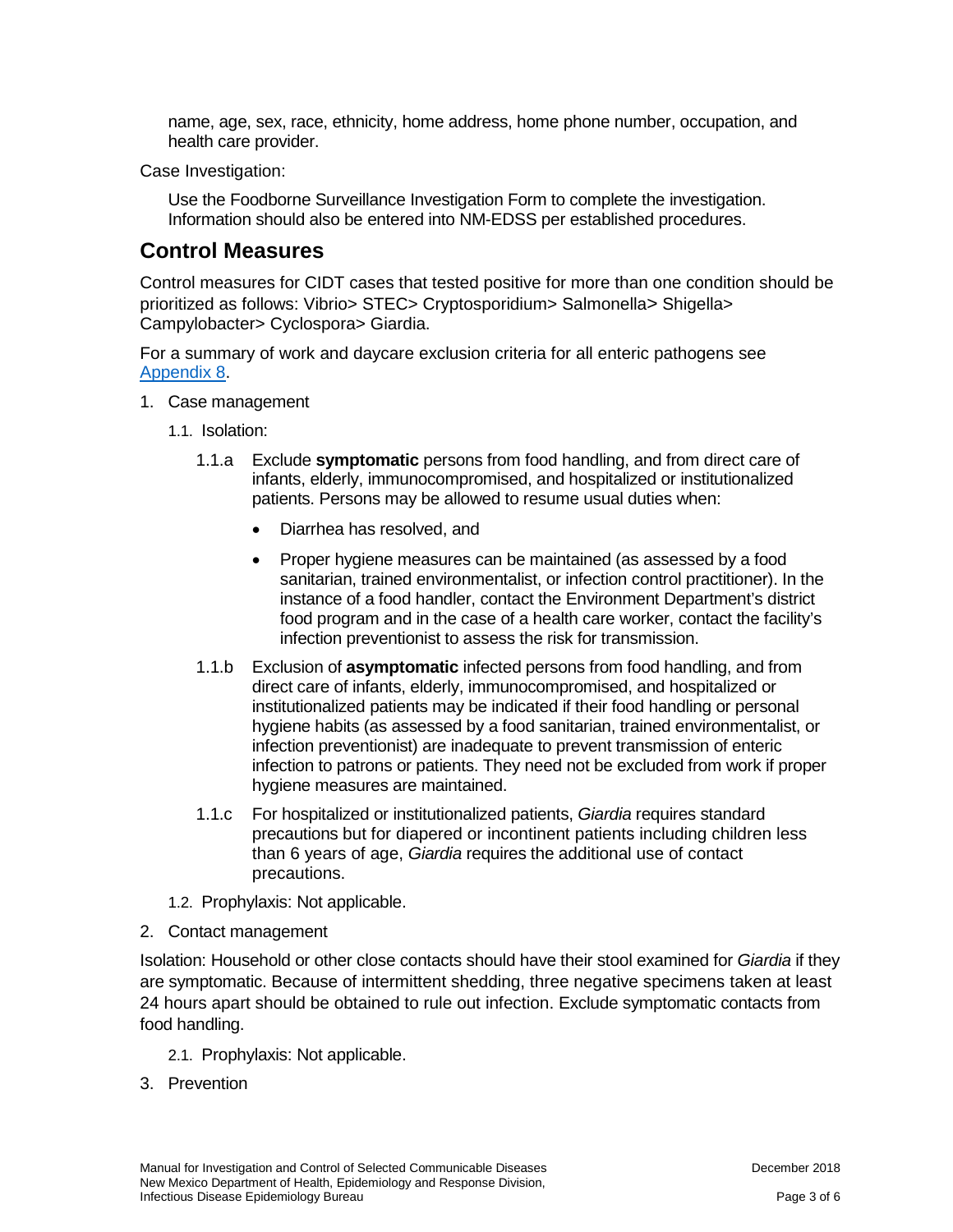- 3.1. Emphasize good hand hygiene practices (i.e., proper hand washing after using the toilet, changing diapers, and before and after handling food).
- 3.2. Backpackers, campers, and other persons at risk for exposure to contaminated water should avoid drinking water directly from surface water sources (e.g., lakes, rivers, streams). Boiling of water for at least one minute will kill the infective cysts.
- 3.3. Prevent contact and contamination with feces during sex by using a barrier (e.g., condom) during oral-anal sex and washing hands immediately after either handling a condom used during anal sex or after touching the anus or rectal area.
- 3.4. To prevent the contamination of recreational waters, do not swim when ill with diarrhea.
- 3.5. Immunization: Not applicable.

#### **Management of Giardia in Child Care Centers**

- 1. Persons with diarrhea should be excluded from child care until they are asymptomatic.
- 2. Per child care licensing regulations, a center should notify parents or guardians in writing of a case of *Giardia* in the facility. See [Appendix 7](https://nmhealth.org/publication/view/general/5155/) for a template of a notification letter.
- 3. If an outbreak is suspected, contact ERD at 505-827-0006.An investigation will be undertaken to identify and treat all symptomatic children, child care staff, and family members infected with *Giardia*. Exclusion of asymptomatic carriers from child care is not recommended.
- 4. The child care center should review its infection control protocols with staff, and emphasize the following:
	- Standard precautions should be followed. Strict hand washing routines for staff and children, and routines for handling fecally contaminated materials.
	- Frequently mouthed objects should be cleaned and sanitized daily. Items should be washed with dishwashing detergent and water, and then rinsed in freshly prepared (daily) household bleach solution (dilute 1 cup bleach in 9 cups of water).
	- Food-handling and diaper changing areas should be physically separated and cleaned daily.
	- Diaper changing surfaces should be nonporous and cleaned with a freshly prepared (daily) household bleach solution (dilute 1 cup bleach in 9 cups of water). Cleaning of diaper changing surfaces after each use is required; diapers should be disposed of properly. If available, nonporous gloves should be worn when changing diapers.
	- Ideally, institute and maintain a system of stool monitoring (i.e., diaper logs) for all infants and children who are not toilet trained. Diaper logs are not required by regulation, but are recommended whenever a day care attendee is diagnosed with an enteric pathogen. At a minimum, diaper logs should document the quality (e.g., formed, loose, watery, blood present, mucus present) and time of each diaper change. The log should be reviewed each day with the center director, or their designated personnel, and personnel from NMDOH who are being consulted and/or investigating individual cases, clusters, or outbreaks at the center. The purpose of the log is to assist in the identification of potential new cases, to prioritize testing recommendations, and assist in determining if exclusion of the infant or child is necessary until infection can be ruled out.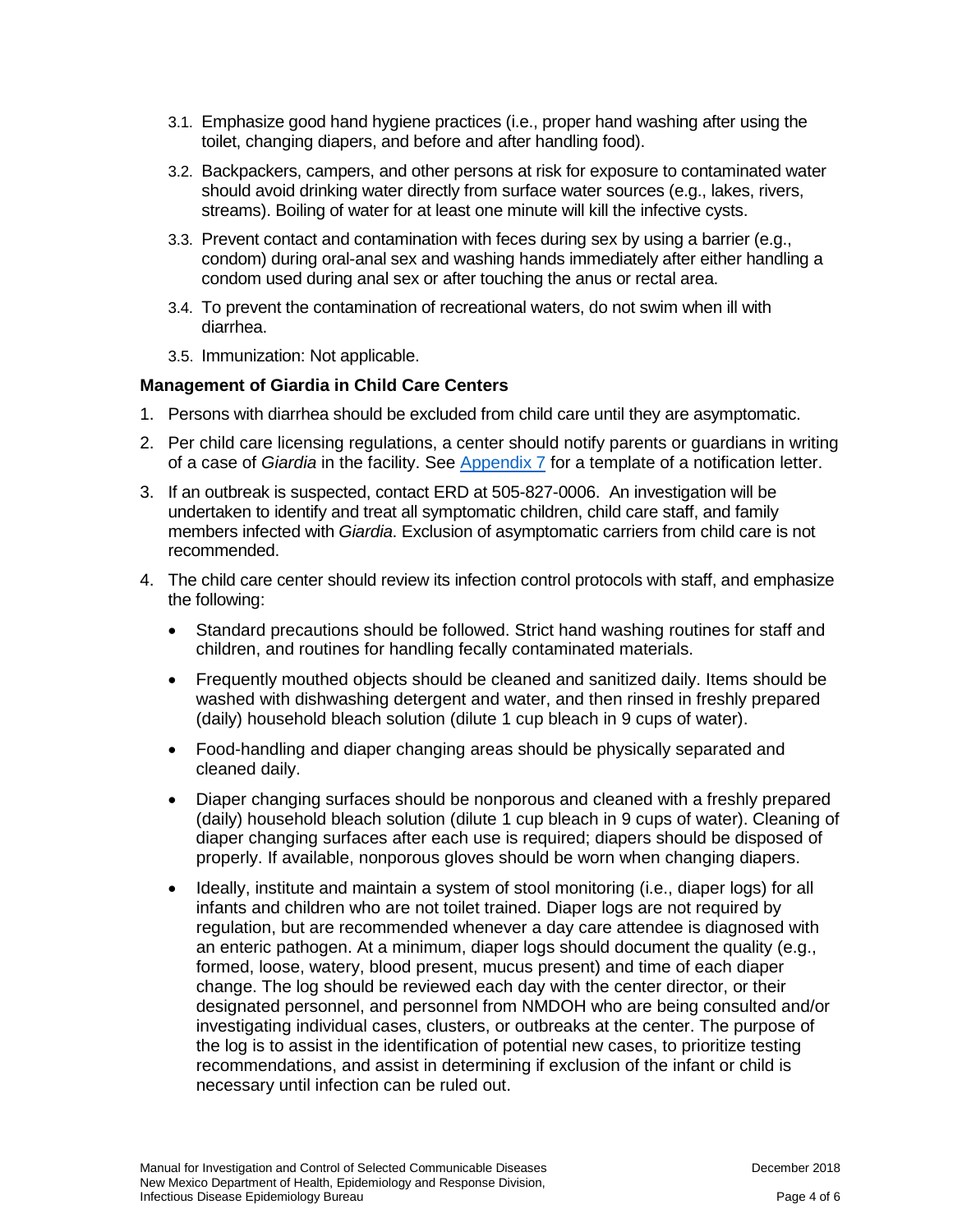• Animals in the child care center with diarrhea should be isolated from children and taken to a veterinarian for diagnosis and treatment.

#### **References**

American Academy of Pediatrics. In: Kimberlin, DW, et al eds. Red Book: 2018 Report of the Committee on Infectious Diseases. 31st ed. Itasca, IL: American Academy of Pediatrics; 2018.

Centers for Disease Control. ABCs of safe and healthy child care. Atlanta, GA: Centers for Disease Control and Prevention; 1996.

Heymann, DL, ed. Control of Communicable Diseases Manual. 19<sup>th</sup> edition. Washington, DC: American Public Health Association; 2008.

Hlavsa, M.C., Watson, J.C., Beach, M.J. Giardiasis Surveillance --- United States, 1998— 2002. In: Surveillance Summaries, January 28, 2005. MMWR 2005: 54(SS01); 9-16

Ortega YR, Adam RD. *Giardia*: Overview and Update. Clin Inf Dis 1997; 25:545-550.